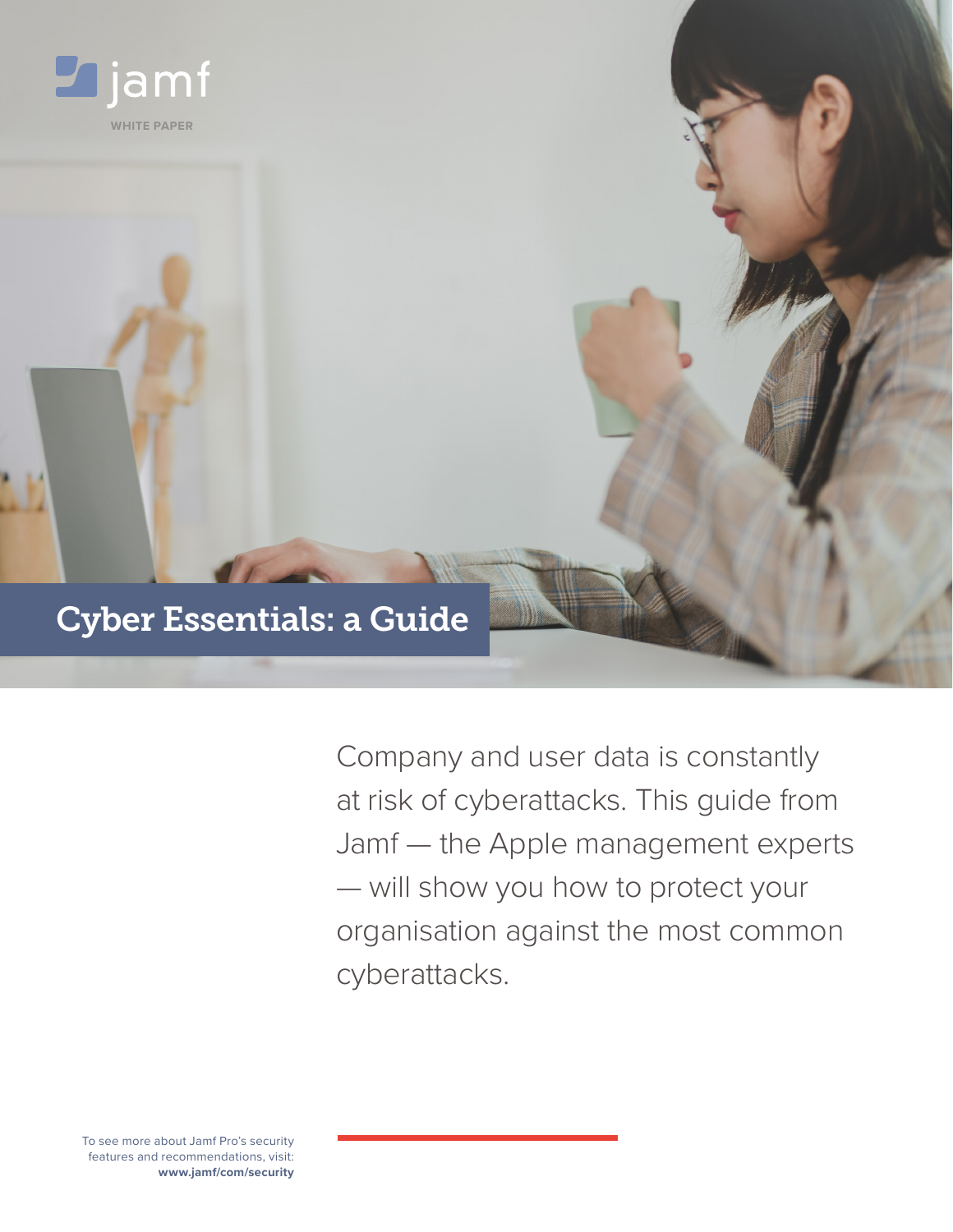# **Why is Cyber security important?**

Security of company data and devices is receiving more and more attention, given the growing number and severity of security threats. When it comes to cyber security, we believe a company is only ever as good as its software. Breaches and security vulnerabilities can disrupt user privacy, sensitive company data, user experience and much more. A cyberattack of any kind is guaranteed to hit pause on business as usual until the breach is resolved. This means valuable time and resources are invested into fixing a security threat which was preventable in the first place. Ensuring company- and employee-owned devices and data is encrypted, compliant and stays private should therefore be a priority for IT.

# **Why should my organisation actively take measures to protect its cyber security?**

The vast majority of cyberattacks are the equivalent of a thief simply trying your front door to see if it's open, and following a security plan helps to mitigate this risk. Adopting the recommendations in this guide can:

- Reassure clients and customers that your organisation is working to secure their technology infrastructure and their data against cyber attacks
- Attract new business who value organisations that take cyber security seriously
- Allow you to seek government contracts requiring cyber security certifications
- Build a relationship with a trusted IT supplier

### **What attacks can we prevent?**

Your security plan should address the most common internet-based threats to cyber security: particularly attacks that use widely available tools and demand little skill. You should work to prevent:

- Hacking: exploiting known vulnerabilities in internetconnected devices, using widely available tools and techniques
- Phishing: attempting to trick users into installing or executing a malicious application through email or other means
- Password-guessing: manual or automated attempts to log onto a system from the internet by cracking passwords

# **How can Jamf help?**

Whatever your level of participation in best practice guidelines for security, Jamf can help. Jamf Pro and Jamf Connect have existing built-in functionality that will achieve most, if not all, best practice guidelines.

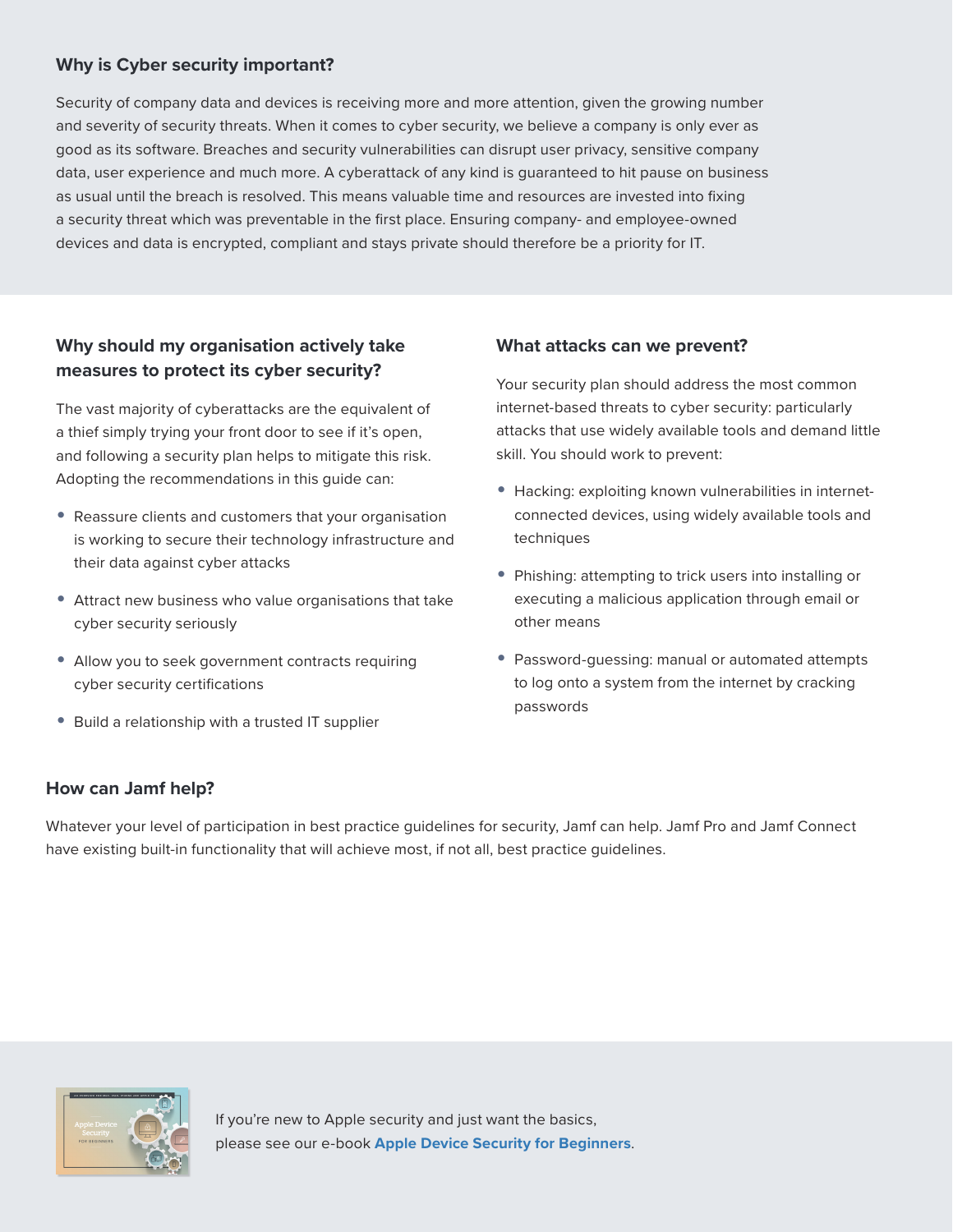

#### **Ensure that only safe and necessary network services can be accessed from the internet.**

#### **Organisations should routinely:**

- Change passwords to difficult-to-guess, complex passwords
- Prevent access to the administrative interface from the internet, unless the interface is protected by one of the following controls:
	- A second authentication factor, such as a one-time token
	- An IP whitelist that limits access to a small range of trusted addresses
- Block unauthenticated inbound connections by default
- Ensure inbound firewall rules are approved and documented by an authorised individual
- Remove or disable permissive firewall rules quickly
- Use a host-based firewall on devices which are used on untrusted networks, such as public Wi-Fi hotspots.

#### **Implement firewall best practices with Jamf**

We've got you covered! Jamf Pro offers settings that accomplish these best practices in the security and privacy payload of a Jamf Pro configuration profile, which is pushed out to all managed Macs:

- Enable Firewall
- Block all incoming connections such as file sharing, screen sharing, Messages Bonjour and iTunes music sharing
- Control incoming connections through the Connection Setting dropdown for specific apps — requiring app name, bundle ID and connection setting before allowing the app
- Enable stealth mode: ignore attempts to access the computer from the network by test applications using ICMP, such as Ping
- Configure managed devices to automatically connect to a VPN when conditions are met, offering more secure network access

And Jamf Connect offers simple provisioning of users from a cloud identity service during an Apple provisioning workflow, complete with multi-factor authentication.

For a deeper, more technical dive into information on the application firewall and configuring it with Jamf Pro, please take a look at these developer resources:

**[Apple's Developer Configuration Profile Reference,](https://developer.apple.com/business/documentation/Configuration-Profile-Reference.pdf#page=44)  [Firewall Payload](https://developer.apple.com/business/documentation/Configuration-Profile-Reference.pdf#page=44)**

**[Apple KB - OS X: About the application firewall](https://support.apple.com/en-gb/HT201642) [Jamf Pro Administrator's Guide, Computer Configuration Profiles](https://docs.jamf.com/10.11.0/jamf-pro/administrator-guide/Computer_Configuration_Profiles.html)** Jamf CONNECT

You can see more details on Jamf Connect here:

**[https://www.jamf.com/resources/product](https://www.jamf.com/resources/product-documentation/jamf-connect-transform-provisioning-and-identity-management/)[documentation/jamf-connect-transform](https://www.jamf.com/resources/product-documentation/jamf-connect-transform-provisioning-and-identity-management/)[provisioning-and-identity-management/](https://www.jamf.com/resources/product-documentation/jamf-connect-transform-provisioning-and-identity-management/)**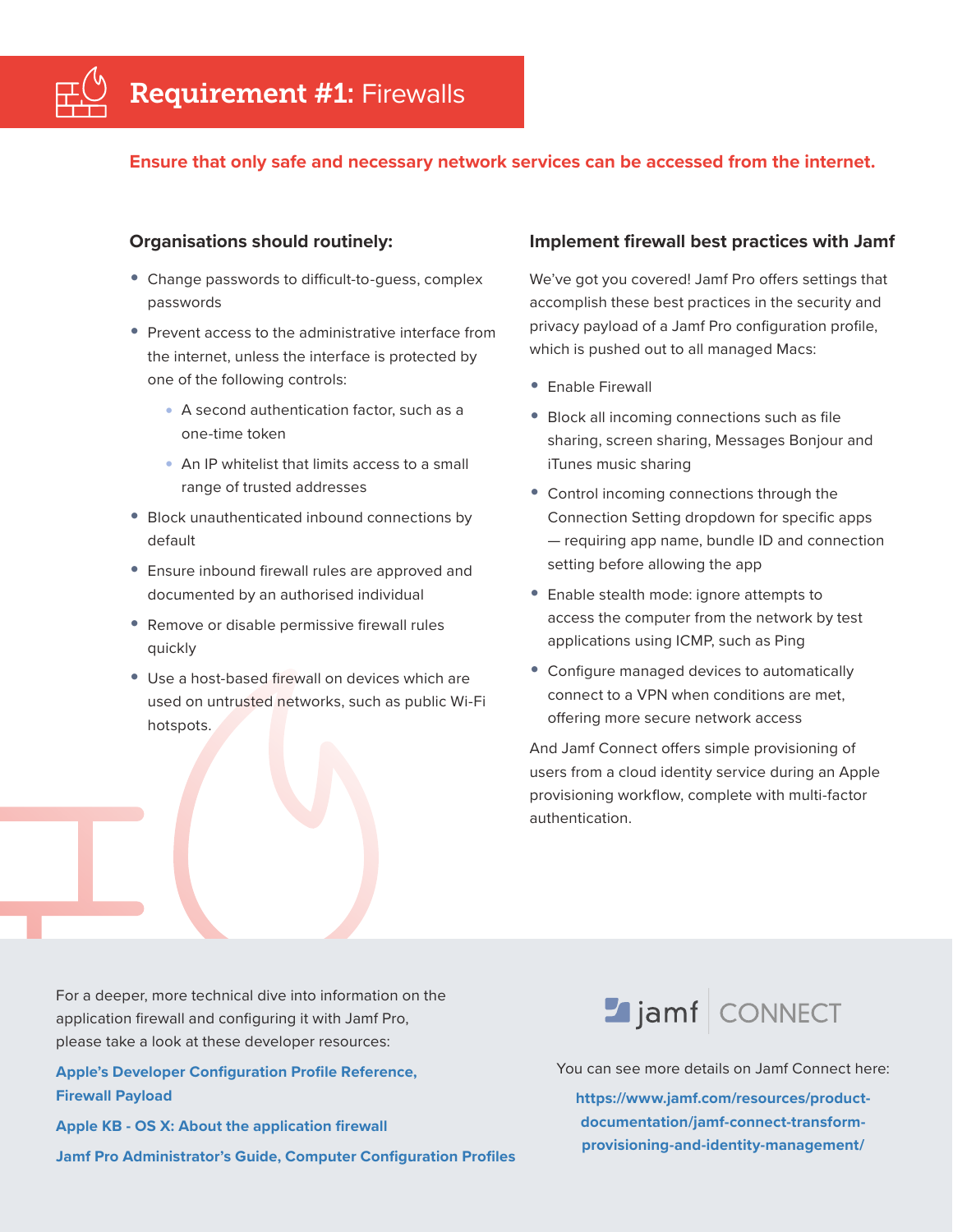

#### **Ensure that only safe and necessary network services can be accessed from the internet.**

### **Computers and network devices best practices**

Companies should routinely:

- Remove and disable unnecessary user accounts
- Change any default or guessable account passwords
- Remove or disable unnecessary software
- Disable any auto-run feature which allows file execution without user authorisation
- Authenticate users before allowing internet-based access to sensitive data

#### **Implement computer and network best practices with Jamf**

Jamf Pro can help administrators implement these best practices through configuration profiles, policies and scripts to disable, report or quickly remediate. For example:

- To ensure the guest user account is disabled permanently, a Jamf administrator may deploy a configuration profile with the login window payload to all managed devices.
- Using Smart Groups, administrators can disallow certain types of users with a scripted payload. [Jamf Nation,](https://www.jamf.com/jamf-nation/) the largest online community of Apple-focused admins and Jamf users, contains a wealth of information, sample scripts and user-led troubleshooting.
- Automated reports provide administrators information on local user accounts, if needed, and user-initiated enrolment settings can be set in Global Management or retroactively using the management accounts payload.
- Administrators may disable Bluetooth and restrict or disallow apps.
- When configuring enrolment settings, a Jamf administrator may enable randomised passwords or enforcement of complex passwords through the user-initiated enrolment option.

For more detailed information on administering account passwords with Jamf Pro, please see these technical resources: **[Jamf Pro Administrator's Guide, Administering the Management Account](https://docs.jamf.com/10.11.0/jamf-pro/administrator-guide/Administering_the_Management_Account.html) [Jamf Pro Administrator's Guide, Administering Local Accounts](https://docs.jamf.com/10.14.0/jamf-pro/administrator-guide/Administering_Local_Accounts.html) [Jamf Pro Administrator's Guide, User-Initiated Enrolment Settings](https://docs.jamf.com/10.11.0/jamf-pro/administrator-guide/User-Initiated_Enrollment_Settings.html)**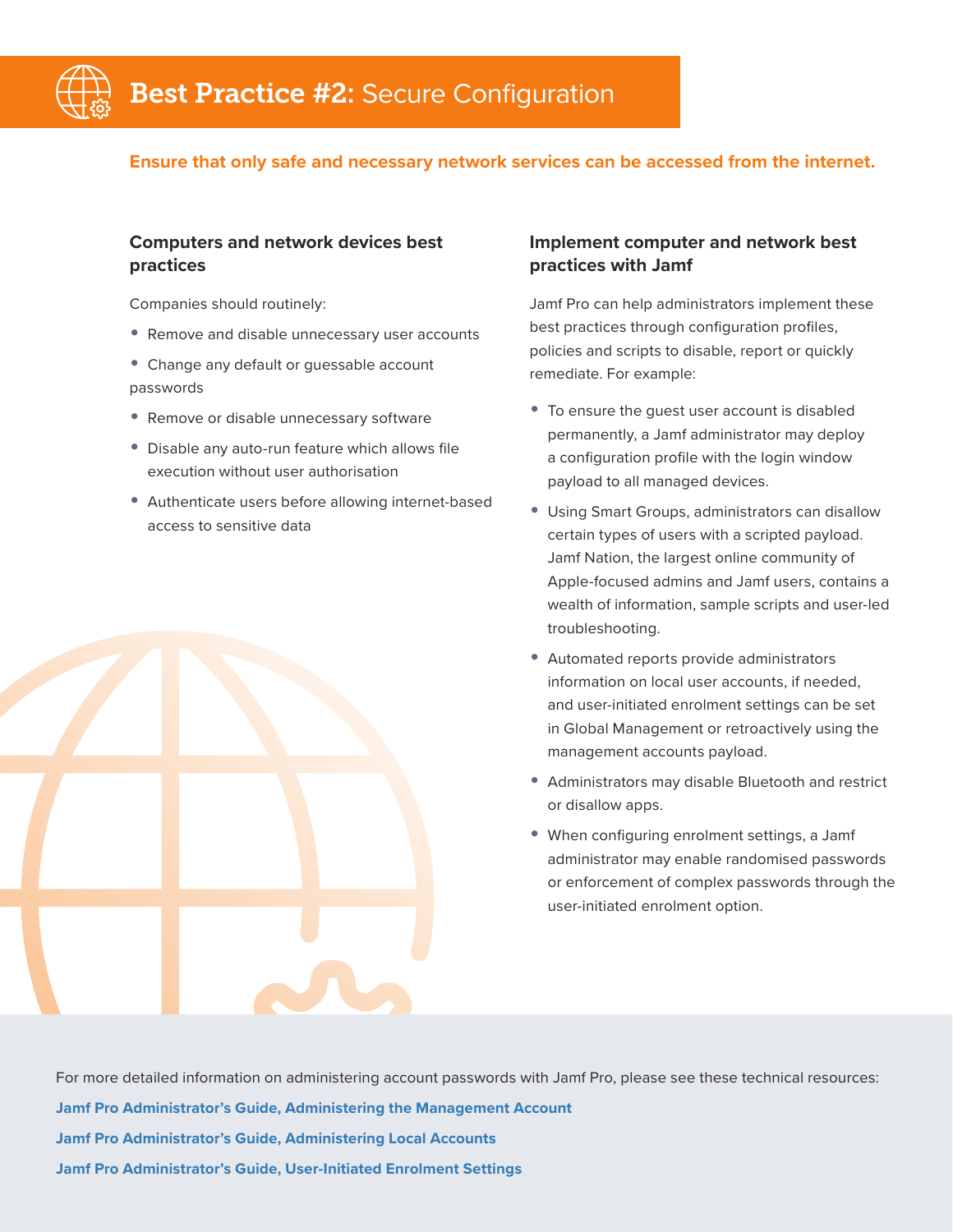# **Password-based authentication best practices**

This best practice is meant to protect against bruteforce password guessing by using at least one of the following methods:

- Lock accounts after too many attempts
- Limit the number of guesses allowed within a certain time frame
- Set requirements for password length and complexity
- Have a password policy that clearly explains to users strong and secure password practices

# **Implement password-based authentication best practices with Jamf**

Jamf Pro offers the ability to set all of these preferences in a configuration profile. Jamf Pro administrators can also create password blacklists for common, easily guessed passwords. With Jamf Connect and Jamf Pro, users can take advantage of single sign-on and multi-factor authentication for even stronger password protections.

Local accounts with NoMAD or mobile accounts with Active Directory are also in luck: Jamf Connect works smoothly with NoMAD for an even more secure experience.

For information on how they work together, please see this infographic that lays it all out: **[https://www.](https://www.jamf.com/resources/infographics/understanding-macos-catalina-and-jamf-connect/) [jamf.com/resources/infographics/understanding](https://www.jamf.com/resources/infographics/understanding-macos-catalina-and-jamf-connect/)[macos-catalina-and-jamf-connect/](https://www.jamf.com/resources/infographics/understanding-macos-catalina-and-jamf-connect/)**

# Best Practice #3: User Access Control

**Organisations should ensure that user accounts are assigned to authorised individuals only, and that applications, computers and networks are only accessible to users who actually need them.**

#### **This means organisations should:**

- Have a user account creation and approval process
- Authenticate users before granting access to applications or devices
- Remove or disable user accounts when no longer required
- Use administrative accounts to perform administrative activities only
- Remove or disable special access privileges when no longer required

### **Implement access control best practices with Jamf**

Jamf's available restrictions to the System Preferences through the configuration profile, restrictions payload or simple removal of administrative access when no longer needed will cover these issues, and the well-managed **[Self](https://www.jamf.com/products/jamf-pro/self-service/)  [Service](https://www.jamf.com/products/jamf-pro/self-service/)** option ensures that no one has access to areas or apps that they don't need.

To remove users and accounts, administrators deploy a simple policy removing these accesses, accounts or users.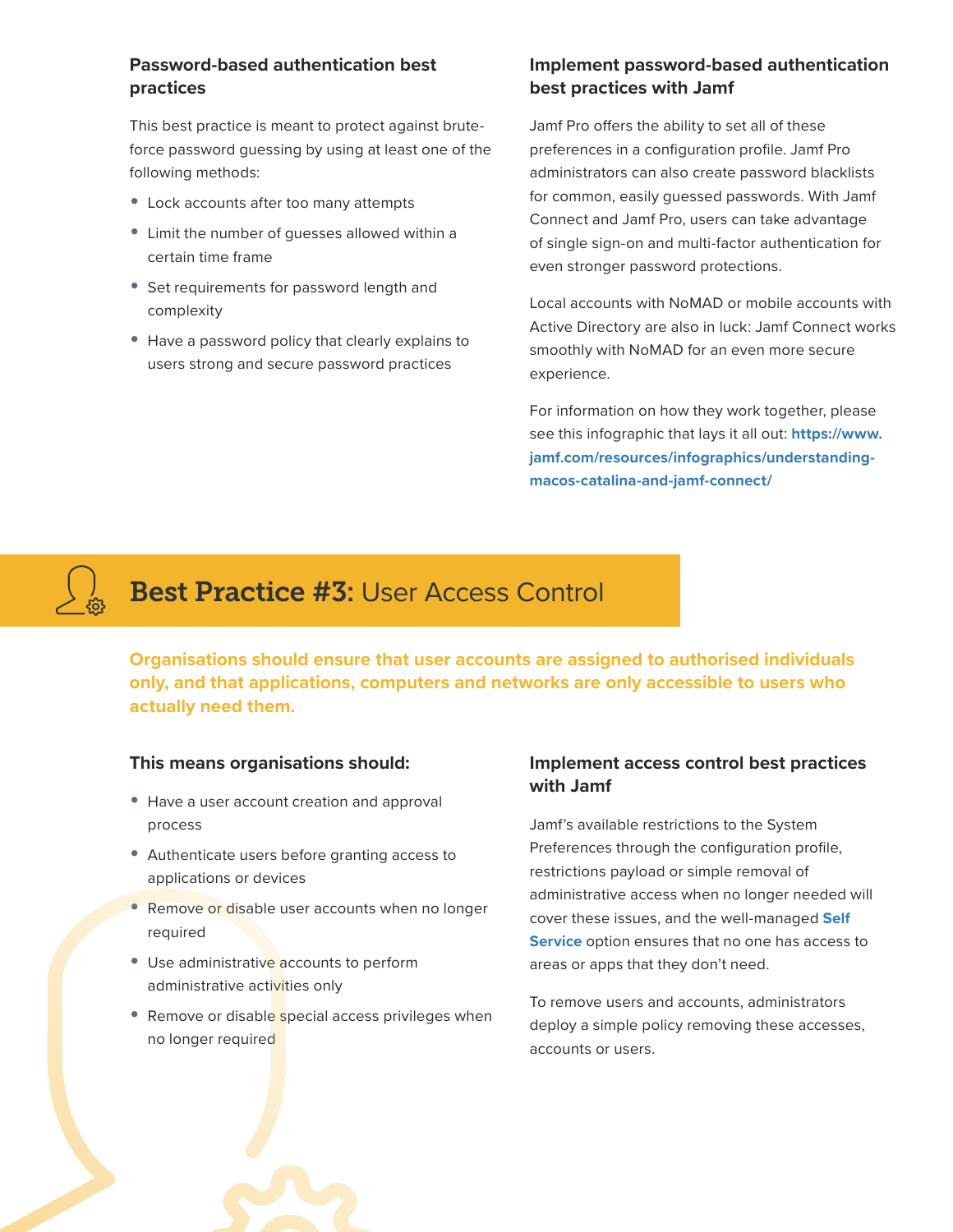

**Organisations should restrict execution of known malware and untrusted software to prevent harmful code from causing damage or accessing sensitive data.**

#### **Malware protection best practices**

- Anti-virus and other security software must be kept up to date — automatically or in an established workflow at least daily
- The software must be configured to scan files and web pages automatically upon access
- The software must prevent connections to malicious websites on the internet
- Only approved applications are allowed on devices
- All code of unknown origin must be run within a 'sandbox' that prevents access to other resources unless permission is explicitly granted by the user

### **Implement malware best practices with Jamf**

Jamf's security features are built in. With software deployment via a policy and automatic updates of all software, you can rest assured that all anti-virus and other security software is always up to date. If the anti-virus software your organisation uses does not automatically scan files upon access, a Jamf script or policy can get the job done. And, of course, all macOS devices already have Apple's built-in **[XProtect](https://www.apple.com/business/resources/docs/macOS_Security_Overview.pdf)**.

Additionally, with Jamf Pro's configuration profiles, administrators may set security and privacy payloads through gatekeeper settings, deploy certificate transparency payloads, restrict apps to a specific whitelist and more.

On top of Apple's built-in sandbox, disallowing apps from sharing key features, Jamf Cloud's servers also have a sandbox for greater security. And as if all of this weren't enough, administrators may add additional security features for protecting against malware through a personal privacy policy control configuration profile.